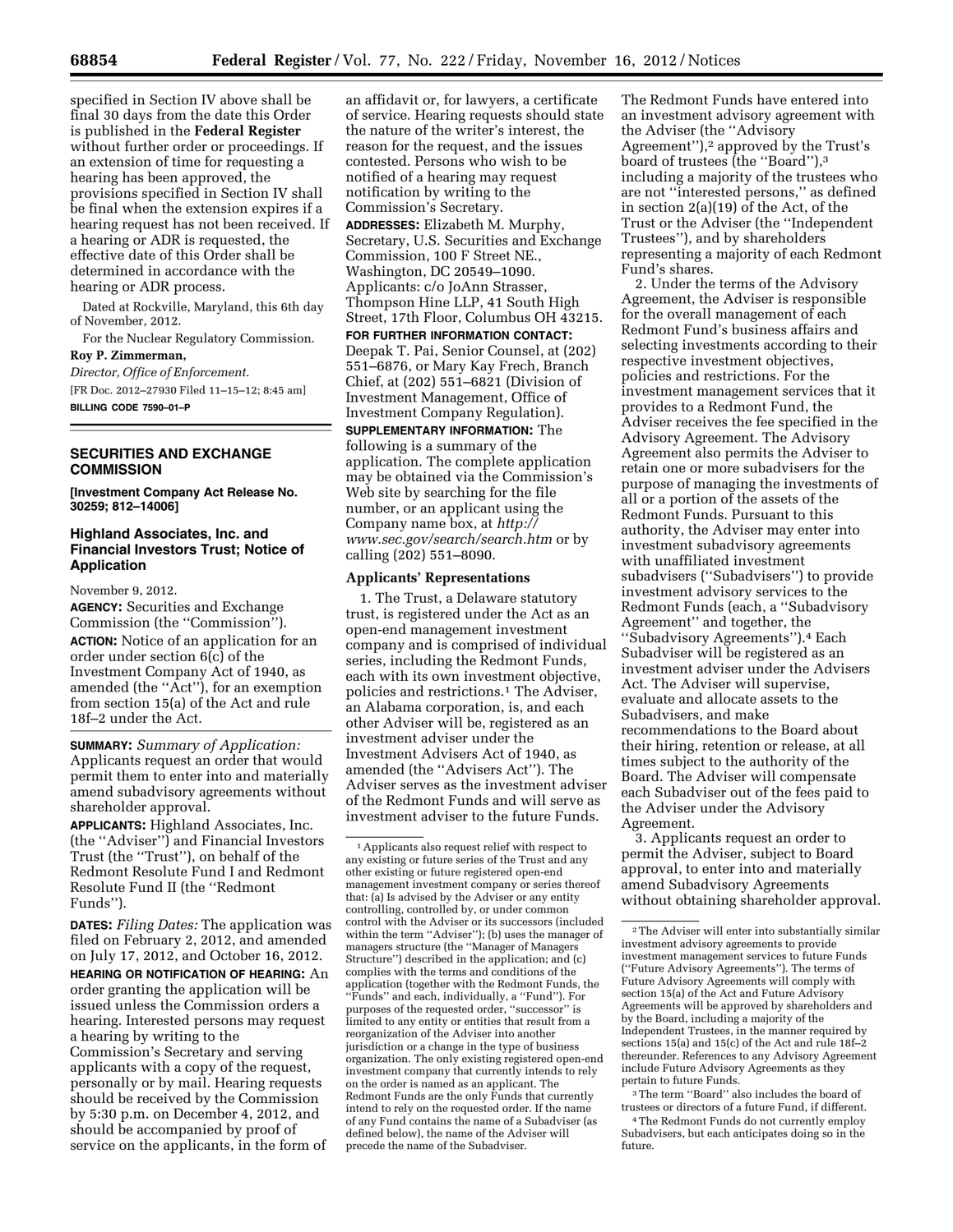The requested relief will not extend to any subadviser that is an affiliated person, as defined in section 2(a)(3) of the Act, of the Trust, a Fund or the Adviser, other than by reason of serving as a subadviser to one or more of the Funds (an ''Affiliated Subadviser'').

4. Funds will inform shareholders of the hiring of a new Subadviser pursuant to the following procedures (''Modified Notice and Access Procedures''): (a) Within 90 days after a new Subadviser is hired for any Fund, that Fund will send its shareholders either a Multimanager Notice or a Multi-manager Notice and Multi-manager Information Statement; 5 and (b) the Fund will make the Multi-manager Information Statement available on the Web site identified in the Multi-manager Notice no later than when the Multi-manager Notice (or Multi-manager Notice and Multi-manager Information Statement) is first sent to shareholders, and will maintain it on that Web site for at least 90 days. In the circumstances described in the application, a proxy solicitation to approve the appointment of new Subadvisers provides no more meaningful information to shareholders than the proposed Multi-manager Information Statement. Moreover, as indicated above, the Board would comply with the requirements of sections 15(a) and 15(c) of the Act before entering into or amending Subadvisory Agreements.

## **Applicants' Legal Analysis**

1. Section 15(a) of the Act provides, in relevant part, that it is unlawful for any person to act as an investment adviser to a registered investment company except pursuant to a written contract that has been approved by the vote of a majority of the company's outstanding voting securities. Rule 18f– 2 under the Act provides that each series or class of securities in a series

A ''Multi-manager Information Statement'' will meet the requirements of Regulation 14C, Schedule 14C and Item 22 of Schedule 14A under the Exchange Act for an information statement. Multimanager Information Statements will be filed electronically with the Commission via the EDGAR system.

investment company affected by a matter must approve that matter if the Act requires shareholder approval.

2. Section 6(c) of the Act provides that the Commission may exempt any person, security, or transaction or any class or classes of persons, securities, or transactions from any provisions of the Act, or from any rule thereunder, if such exemption is necessary or appropriate in the public interest and consistent with the protection of investors and the purposes fairly intended by the policy and provisions of the Act. Applicants state that the requested relief meets this standard.

3. Applicants assert that the shareholders expect the Adviser and the Board to select the Subadvisers for the Funds that are best suited to achieve each Fund's investment objective. Applicants assert that, from the perspective of the investor, the role of the Subadvisers is substantially equivalent to that of the individual portfolio managers employed by the Adviser. Applicants state that requiring shareholder approval of each Subadvisory Agreement would impose costs and unnecessary delays on the Funds, and may preclude the Adviser from acting promptly in a manner considered advisable by the Board. Applicants note that the Advisory Agreement and any Subadvisory Agreement with an Affiliated Subadviser will remain subject to section 15(a) of the Act and rule 18f-2 under the Act, including the requirement for shareholder voting.

#### **Applicants' Conditions**

Applicants agree that any order granting the requested relief will be subject to the following conditions:

1. Before a Fund may rely on the requested order, the operation of the Fund in the manner described in the application will be approved by a majority of the Fund's outstanding voting securities, as defined in the Act, or in the case of a Fund whose public shareholders purchase shares on the basis of a prospectus containing the disclosure contemplated by condition 2 below, by the initial shareholder(s) before offering shares of that Fund to the public.

2. Each Fund relying on the requested order will disclose in its prospectus the existence, substance, and effect of any order granted pursuant to the application. Each Fund will hold itself out to the public as utilizing the Manager of Managers Structure. The prospectus will prominently disclose that the Adviser has ultimate responsibility (subject to oversight by the Board) to oversee the Subadvisers

and recommend their hiring, termination, and replacement.

3. Funds will inform shareholders of the hiring of a new Subadviser within 90 days after the hiring of the new Subadviser pursuant to the Modified Notice and Access Procedures.

4. The Adviser will not enter into a subadvisory agreement with any Affiliated Subadviser without such agreement, including the compensation to be paid thereunder, being approved by the shareholders of the applicable Fund.

5. At all times, at least a majority of the Board will be Independent Trustees, and the nomination of new or additional Independent Trustees will be placed within the discretion of the thenexisting Independent Trustees.

6. Whenever a subadviser change is proposed for a Fund with an Affiliated Subadviser, the Board, including a majority of the Independent Trustees, will make a separate finding, reflected in the applicable Board minutes, that such change is in the best interests of the Fund and its shareholders, and does not involve a conflict of interest from which the Adviser or the Affiliated Subadviser derives an inappropriate advantage.

7. The Adviser will provide general management services to each Fund, including overall supervisory responsibility for the general management and investment of each Fund's assets and, subject to review and approval of the Board, will: (a) Set each Fund's overall investment strategies; (b) evaluate, select and recommend Subadvisers to manage all or a part of each Fund's assets; (c) allocate and, when appropriate, reallocate each Fund's assets among one or more Subadvisers; (d) monitor and evaluate the performance of Subadvisers; and (e) implement procedures reasonably designed to ensure that the Subadvisers comply with each Fund's investment objective, policies and restrictions.

8. No trustee or officer of the Trust or a Fund, or director, manager, or officer of the Adviser, will own directly or indirectly (other than through a pooled investment vehicle that is not controlled by such person), any interest in a Subadviser, except for (a) ownership of interests in the Adviser or any entity that controls, is controlled by, or is under common control with the Adviser, or (b) ownership of less than 1% of the outstanding securities of any class of equity or debt of any publicly traded company that is either a Subadviser or an entity that controls, is controlled by, or is under common control with a Subadviser.

<sup>5</sup>A ''Multi-manager Notice'' will be modeled on a Notice of Internet Availability as defined in rule 14a-16 under the Securities Exchange Act of 1934 (''Exchange Act''), and specifically will, among other things: (a) Summarize the relevant information regarding the new Subadviser; (b) inform shareholders that the Multi-manager Information Statement is available on a Web site; (c) provide the Web site address; (d) state the time period during which the Multi-manager Information Statement will remain available on that Web site; (e) provide instructions for accessing and printing the Multi-manager Information Statement; and (f) instruct the shareholder that a paper or email copy of the Multi-manager Information Statement may be obtained, without charge, by contacting the Funds.